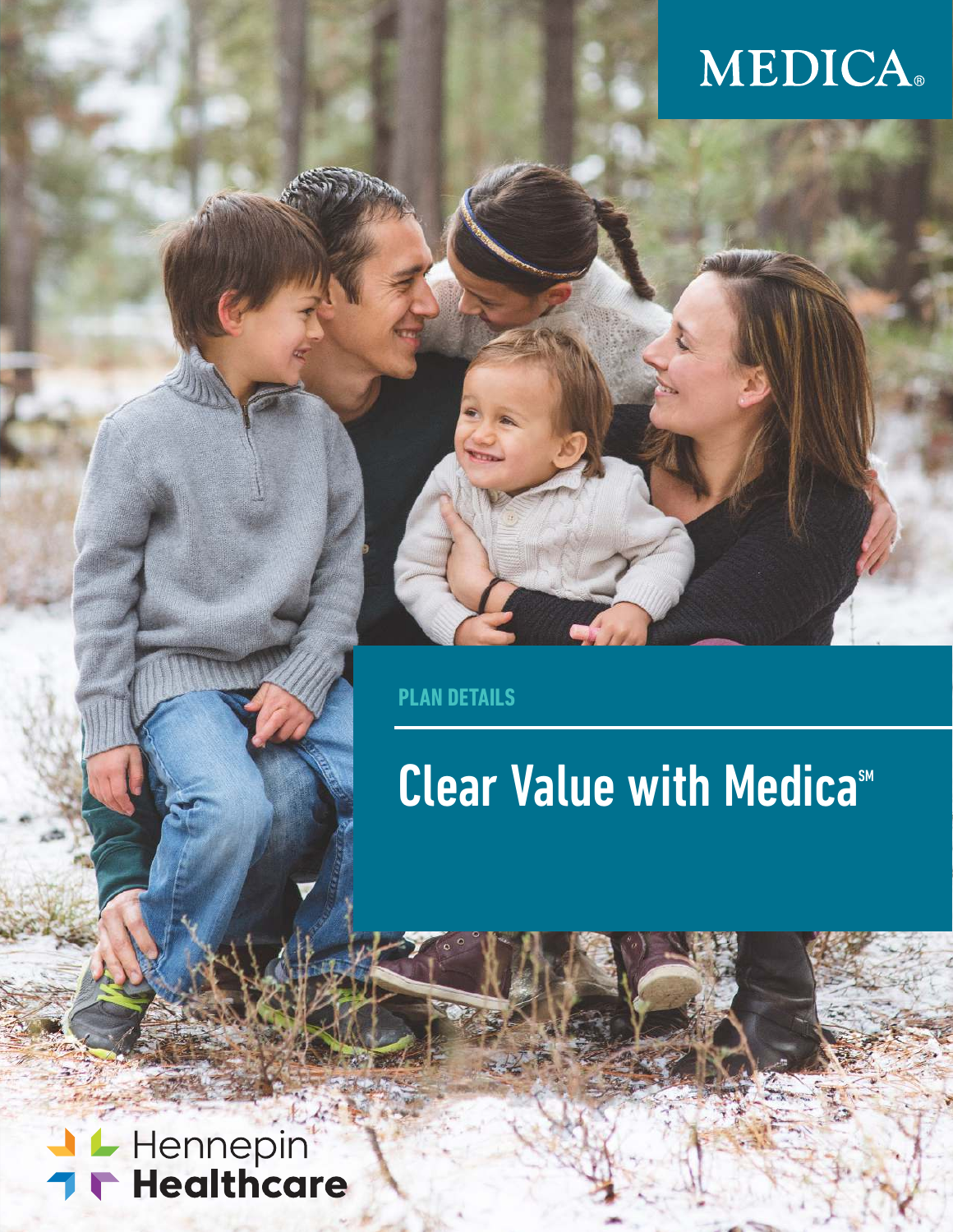# ABOUT CLEAR VALUE

Hennepin Healthcare and Medica have created a unique network that delivers quality care, improved member experience and lower costs. Hennepin Healthcare is an integrated system of care that includes a nationally recognized Level 1 Adult and Pediatric Trauma Center, as well as a clinic system with nine primary care clinics and 60 specialty clinics located in Minneapolis and across Hennepin County. Whether close to home or close to work, Clear Value with Medica offers convenient ways to receive care for a variety of conditions, including video visits with Hennepin Healthcare providers.



#### Members have access to top specialty services across the Twin Cities, including:

- § Allergy and Immunology
- § Acupuncture
- Behavioral Health
- § Burn
- Cardiology/Heart
- § Chiropractic
- § Dermatology
- § Kidney
- § Neurology
- Obstetrics/GYN
- § Oncology
- Orthopedics
- Pediatrics
- Urology ■ And more
- Infectious Disease (Positive Care/HIV, Travel Clinic)

Plus partner hospitals and medical centers, including:

- § Gillette Children's Hospital
- § HCMC

Your employees and their families may see any innetwork provider — and no referral is necessary.

#### What is an Accountable Care Organization?

Accountable care organizations (ACOs) are networks or teams of health care providers (such as clinics, hospitals, doctors, and specialists) that collaborate with Medica to make health care more efficient and improve the member experience. The network may be smaller than Medica's other open access networks, but the benefits are significant.

#### ACOs Deliver Results

ACOs deliver improvements in:

- » Costs cost savings compared to open-access products
- » **Clinical quality** better member engagement and care coordination
- $\infty$  **Consumer experience**  $-97\%$  of members renew into an ACO product\*

\*Results based on 2019 enrollment

#### Travel Program

If members travel out of the plan's service area (Minnesota, North Dakota, South Dakota and western Wisconsin) and need care, they have access to the Travel Program Network. This nationwide network is one of the largest in the country. If members have children attending college outside the service area, they can use this network, too.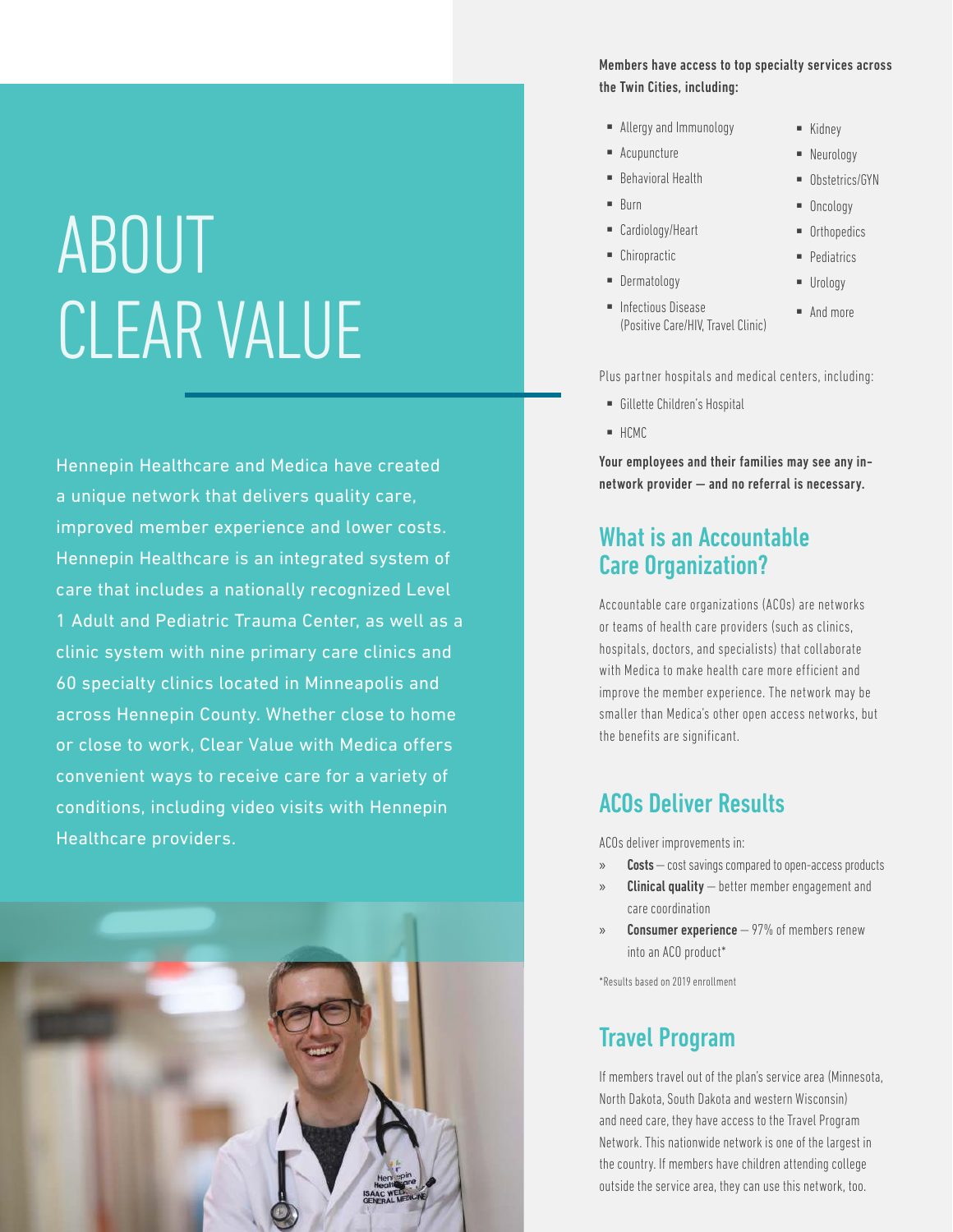### THE CLEAR VALUE WITH MEDICA EXPERIENCE

#### Convenient & Quick Access to Care

For unexpected illness and injuries, members can receive immediate attention through acute care, urgency care, emergency care and a pediatric walk-in clinic. Members also have access to convenient e-visits with a Hennepin Healthcare provider seven days a week. Video visits can be scheduled to provide a way for members to stay connected with their provider from the comfort of their own home.

#### Pops® Diabetes Care

Pops is an innovative, yet easy-to-use diabetes management system that empowers members to take better control of their health. Members receive help from a personal virtual coach, Mina™, that interacts with the Rebel™ integrated glucose meter offering a simple and discreet way to measure blood sugar. Members receive encouragement and reminders with realtime data, trends and guidance.

#### Specialty Care Options

Hennepin Healthcare offers care for over 25 specialties for children and 60 for adults, including allergy, brain injury, burn, cancer, dermatology, diabetes, heart, integrative health, kidney, neurology, orthopedics, psychiatry, sleep, surgery and more.

#### Onsite Pharmacies & Medication Therapy Management

Members have convenient access to their prescriptions with onsite pharmacies at eight locations. Medication therapy management provides members with education and consultations for the medications they are taking.

#### Direct Access to **Specialists**

Members may see any primary or specialty care provider in the Hennepin Healthcare network without a referral.

#### Concierge Scheduling **Support**

Concierge support provides personal scheduling assistance for members and their families. With one phone call, members can schedule appointments, ask questions about their network, get assistance with navigating care, and receive additional resources and information.

#### Integrative Health

Members have access to holistic care that combines conventional and complementary approaches to achieve optimal health and healing - physical, emotional, mental, social, and spiritual. Options include acupuncture, chiropractic care, integrative physical therapy and integrative primary care.

#### A Secure Online Patient **Portal**

Members can direct message their provider, schedule a video visit, request an e-visit, view most test results, request prescription refills and more with the MyChart portal.



### WHEN IT COMES TO HEALTH CARE, EVERYONE WANTS TO HAVE CHOICES.

We know it's important to offer your employees options that will best meet their needs. If Clear Value with Medica is not the right fit for an employee, they have the option to choose Medica Choice® Passport, which offers the largest network of providers.

Medica Choice Passport is an open access plan that lets your employees choose from any doctor, clinic or facility throughout the large network of more than one million providers and nearly 5,800 hospitals nationwide. Regardless of their choice, employees have access to quality care. This way they choose a plan that provides the care, convenience and cost savings they want.